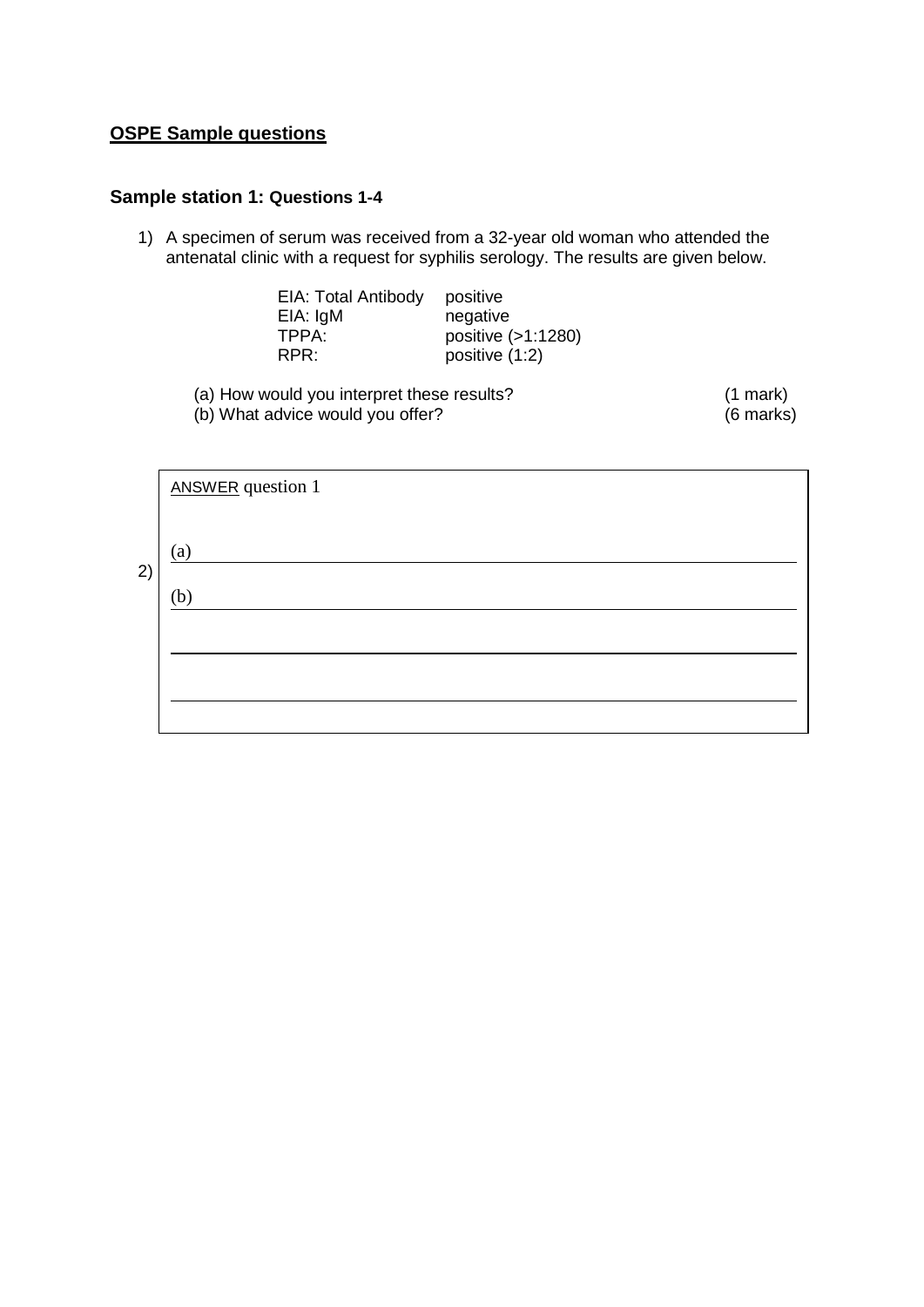2) A bronchoalveolar lavage (BAL) sample from a 29-year-old woman in intensive care was tested with an influenza A (H1N1) virus real time PCR assay. The assay targets the haemagglutinin (H1) gene and includes an internal positive control (IPC), added to the sample prior to extraction.

| Sample & assay                                            | <b>PCR</b><br><b>Target</b> | <b>PCR result</b> |
|-----------------------------------------------------------|-----------------------------|-------------------|
| Negative control                                          | H1                          | Negative          |
| Negative control spiked with IPC                          | <b>IPC</b>                  | Positive          |
| Positive control H1                                       | H1                          | Negative          |
| Positive control H <sub>1</sub> spiked with<br><b>IPC</b> | <b>IPC</b>                  | Positive          |
| BAL sample spiked with IPC                                | H1                          | Negative          |
| BAL sample spiked with IPC                                | <b>IPC</b>                  | Positive          |

a) What is the key finding from review of this worksheet? (2 marks)<br>b) Give a possible explanation for this. (1 mark)

b) Give a possible explanation for this. (1 mark) (1 mark) (2 marks) (2 marks)

 $\overline{c}$ ) How would you report this result?

| 3) | <b>ANSWER</b> question 2   |
|----|----------------------------|
|    | (a)                        |
|    | (b)                        |
|    | $\left( \mathrm{c}\right)$ |
|    |                            |
|    |                            |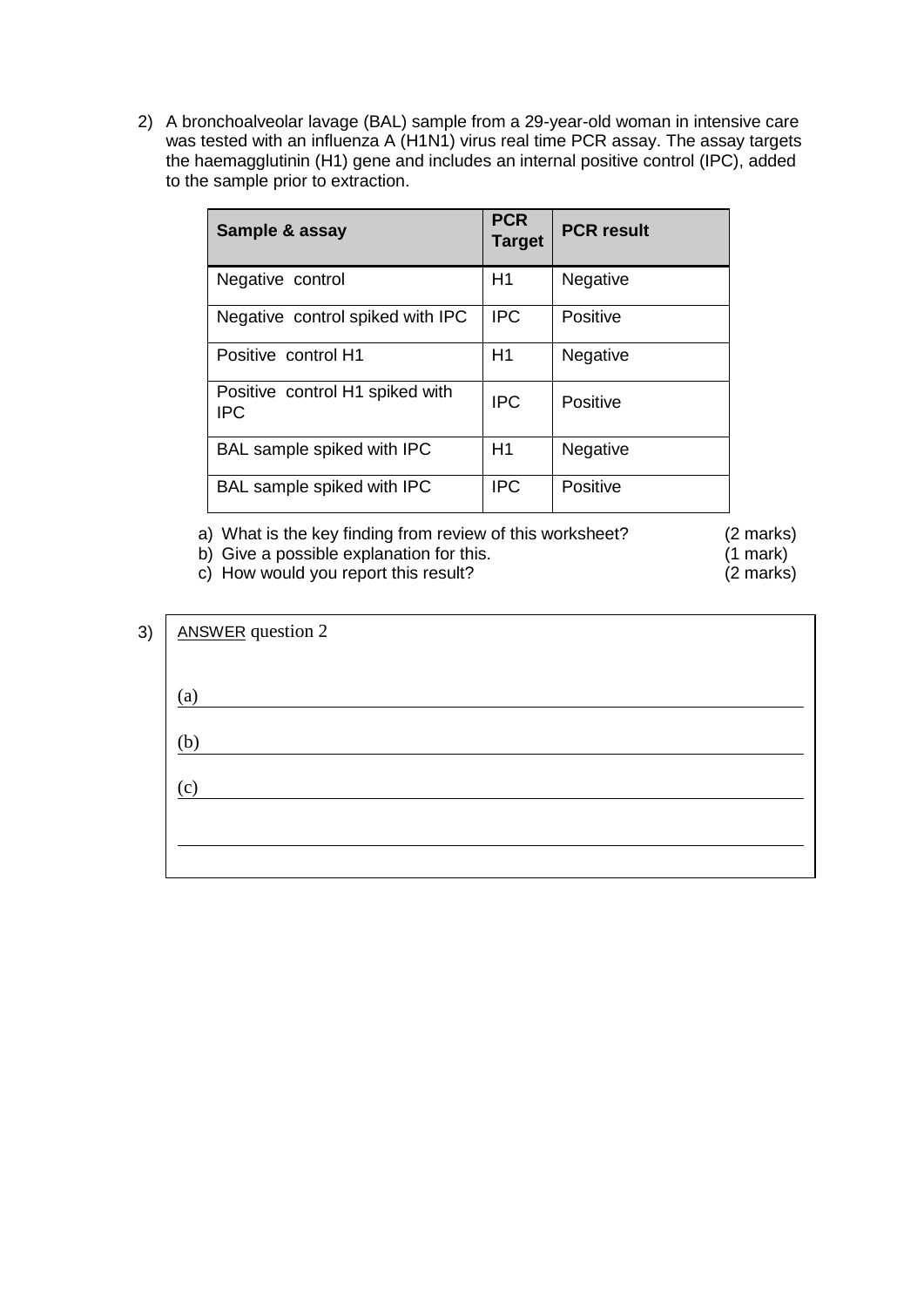3) A 71-year old man receiving treatment for acute lymphoblastic leukaemia developed dry cough and fever. He was treated empirically with meropenem but his symptoms had not improved after 4 days.

A CT scan of chest revealed diffuse interstitial infiltrate with no focal nodular or cavitary lesions.

Serum was tested for fungal biomarkers (normal ranges in brackets):

| beta-D-glucan (BDG) | 530pg/mL  | (< 80). |
|---------------------|-----------|---------|
| galactomannan       | 0.3 index | (< 0.5) |

(a) What is the most important diagnosis to consider? (1 mark)

(b) What is the diagnostic role of serum beta-D-glucan in this context? (2 marks)

(c) What advice would you give about confirming the diagnosis? (3 marks)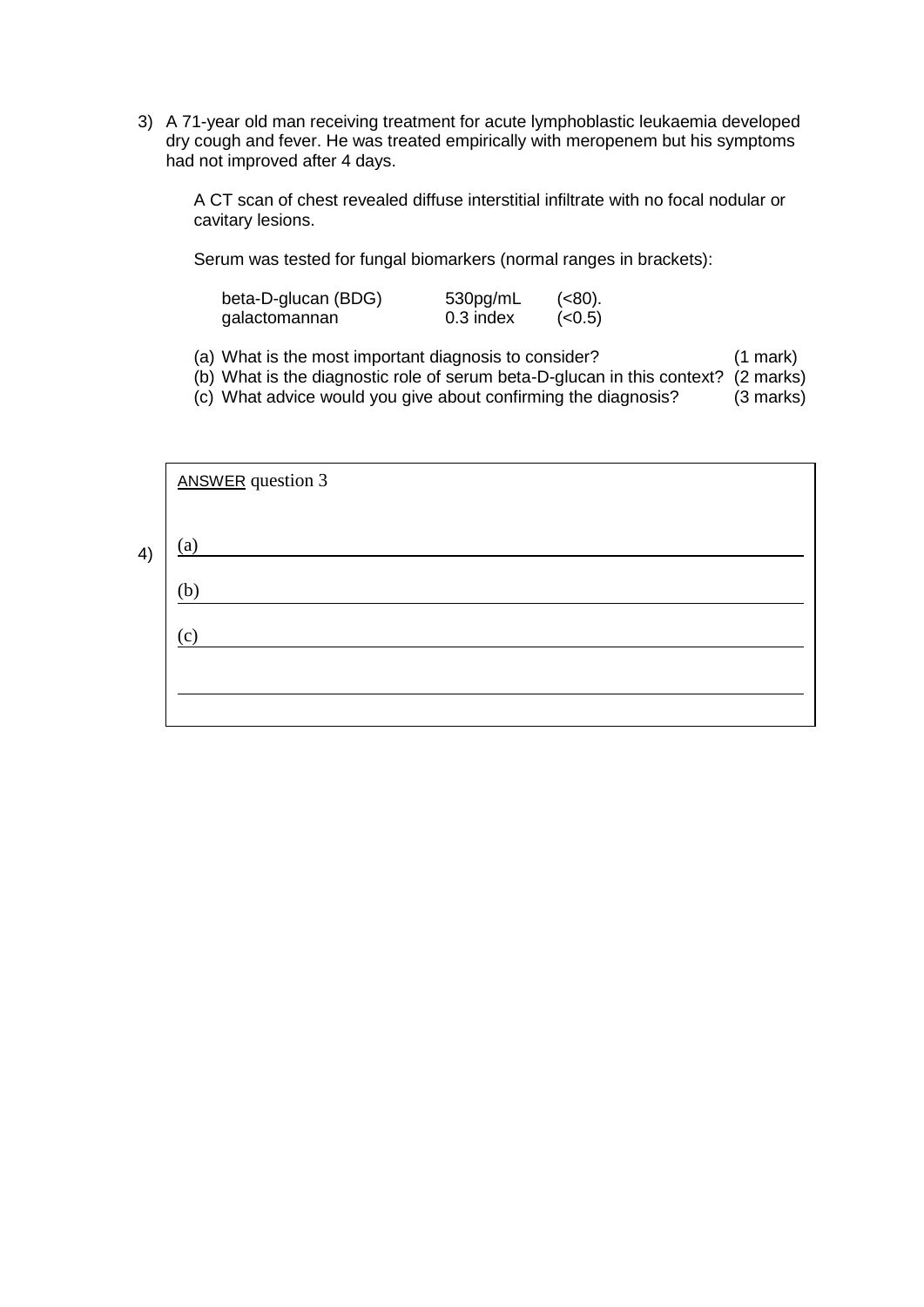4) A 3 year-old girl developed persistent fever and a widespread rash while receiving induction chemotherapy for acute lymphoblastic leukaemia. A biopsy from one of the skin lesions was cultured, from which colonies of a mould grew after 96 hours of incubation.

Microscopy of these colonies, mounted on lactophenol cotton blue (x400) are shown in the image.

| (a) What is the identity of the organism?<br>(b) What is the most appropriate initial antimicrobial treatment? | (2 marks)<br>(2 marks) |
|----------------------------------------------------------------------------------------------------------------|------------------------|
| <b>ANSWER</b> question 4                                                                                       |                        |
| (a)                                                                                                            |                        |
| b                                                                                                              |                        |
|                                                                                                                |                        |

## **IMAGE FOR Q4**

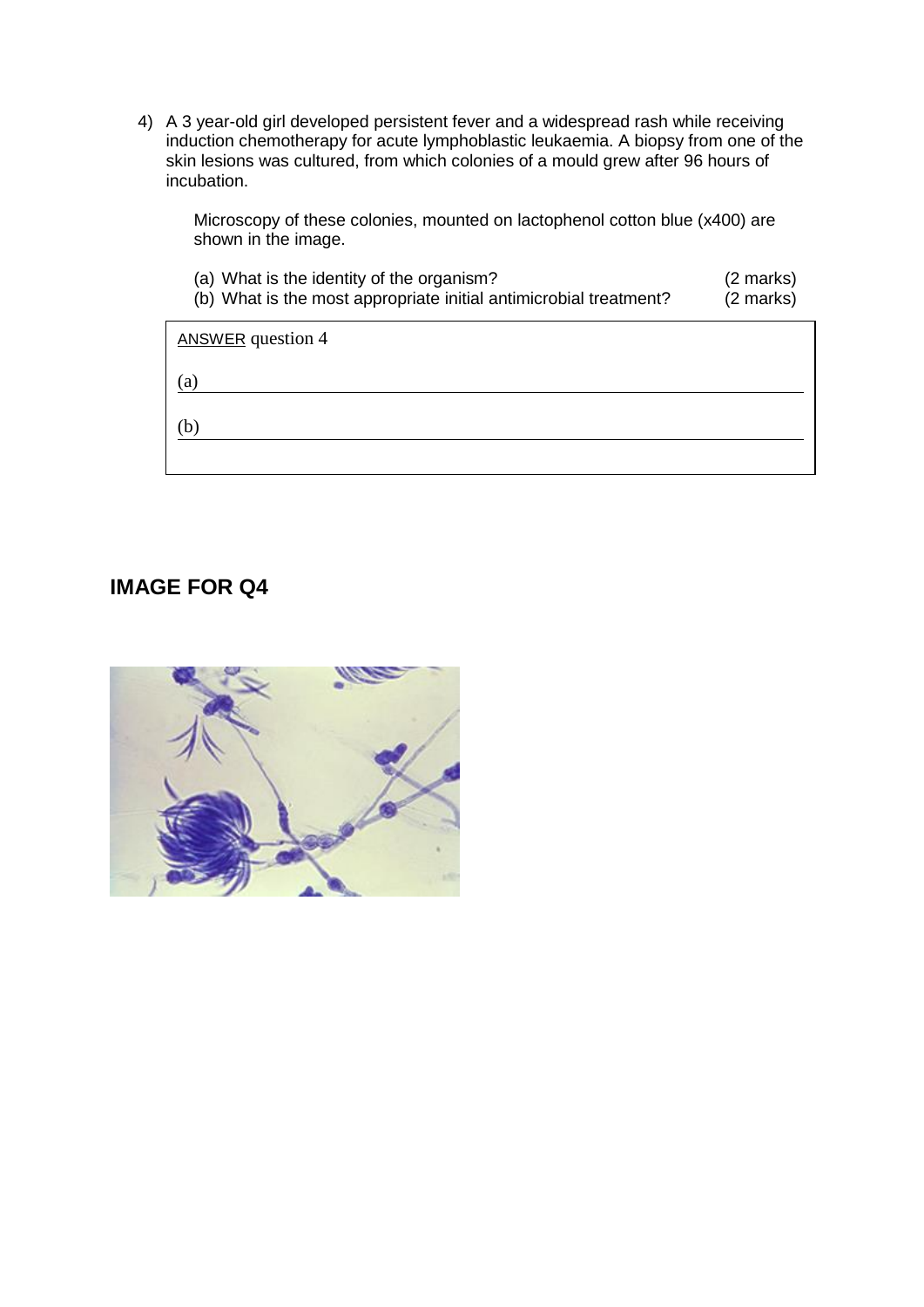## **Sample station 2: Questions 1 & 2**

You have been tasked with choosing the antibiotic disks to be included in a pair of 6 disk dispensers for direct antimicrobial susceptibility testing (AST) of inpatient urine specimens.

Question 1

For each of the 6 places available in the two antibiotic disk dispensers, please choose an appropriate antimicrobial for direct antimicrobial susceptibility testing (AST) of inpatient urine specimens in your local laboratory.

|   | Antimicrobials - dispenser 1 | Antimicrobials - dispenser 2 |
|---|------------------------------|------------------------------|
|   |                              |                              |
|   |                              |                              |
| 2 |                              |                              |
| 3 |                              |                              |
| 4 |                              |                              |
| 5 |                              |                              |
| 6 |                              |                              |

ANSWER - question 1